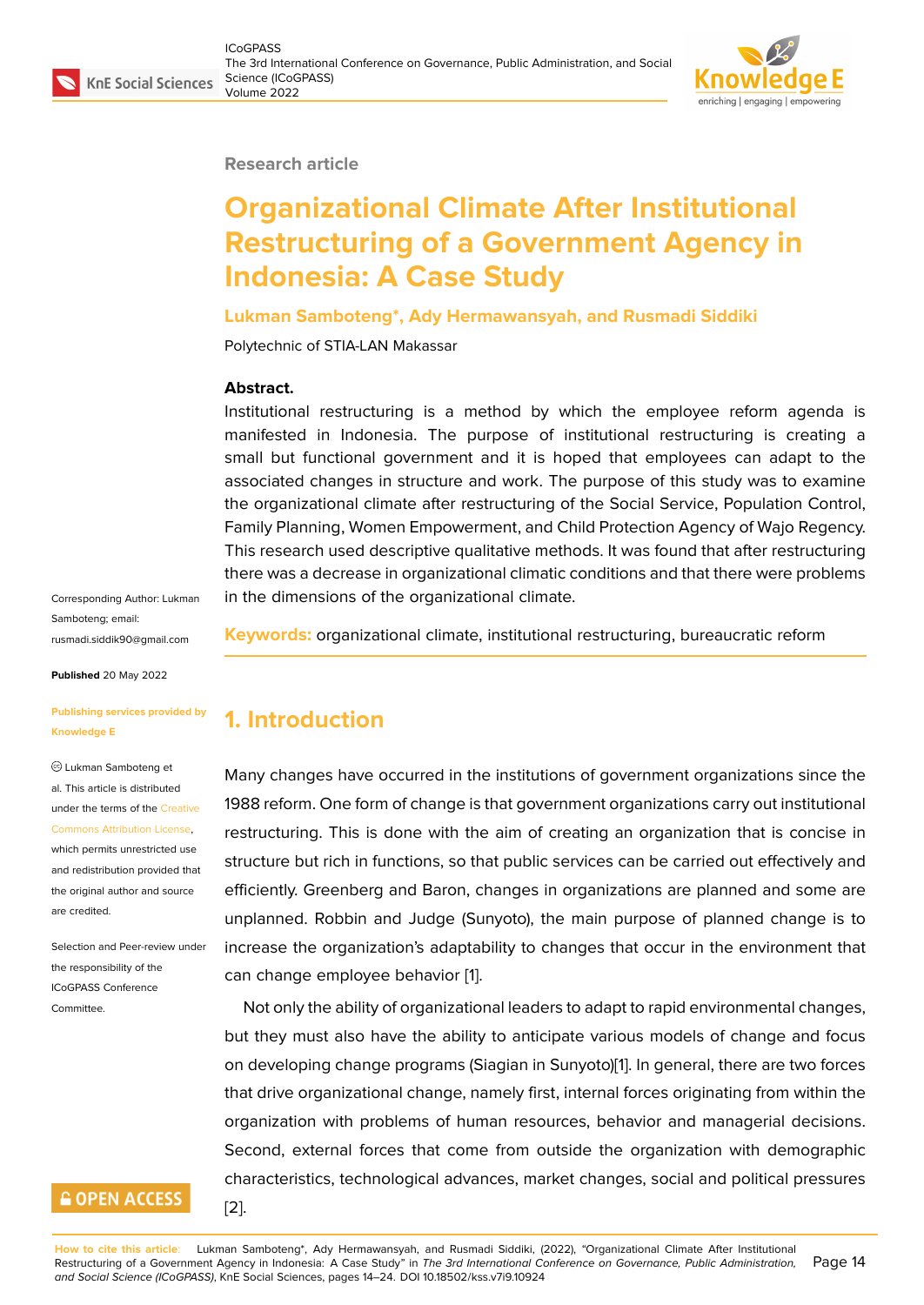Restructuring government institutions is one of the ways taken in carrying out bureaucratic reform in Indonesia, both at the central and regional levels. Based on Presidential Regulation Number 81 of 2010 concerning the Grand Design of Bureaucratic Reform 2010-2025, the areas of change in bureaucratic reform are institutions (organizations), laws and regulations, human resources, authority, public services, mindset and work culture. In responding to the Grand Design of Bureaucratic Reform 2010-2025, the regions carried out institutional reforms by combining or restructuring agencies that were considered to have a correlation so that there was no overlap of authority. Institutional restructuring was also carried out by Wajo Regency, South Sulawesi Province by revising Regional Regulation Number 6 of 2016 with Regional Regulation Number 1 of 2019 concerning the Formation and Composition of Regional Apparatus. Based on the regional regulation, the Wajo Regency government only formed 27 local government agencies which were originally 39 local government agencies. One of the services is the Department of Social Affairs, Population Control, Family Planning, Women's Empowerment, and Child Protection which comes from three agencies, namely the Social Service, the Office of Population Control and Family Planning, and the Office of Women's Empowerment and Child Protection.

The number of agencies that the Wajo Regency government has combined is expected to give birth to an agile government organization so that public services can be effective and efficient. However, the merger also had an impact on employees who lost their positions because several tasks were also merged. Another thing is that employees need time to adapt to the new organizational climate. Each combined service has its own organizational climate, so employees need time to form a new climate. There are five approaches to see the organizational climate of an institution, namely responsibility, identity, warmth, support, and conflict [3].

The purpose of this study was to examine the organizational climate after the institutional restructuring of Wajo Regency (case studies of the Department of Social Affairs, Population Control, Family Planning, Women's Empowermen[t,](#page-9-2) and Child Protection).

## **2. LITERATURE REVIEW**

As an Effort to increase the acceleration of bureaucratic management in Ministries/ Institutions/Local Government agencies, the government carries out bureaucratic reform. Bureaucratic Reform is a process of systematic, integrated, and conference efforts made by the government through various means to improve government performance that is effective, efficient and accountable [4]. According to Komarudin, bureaucratic reform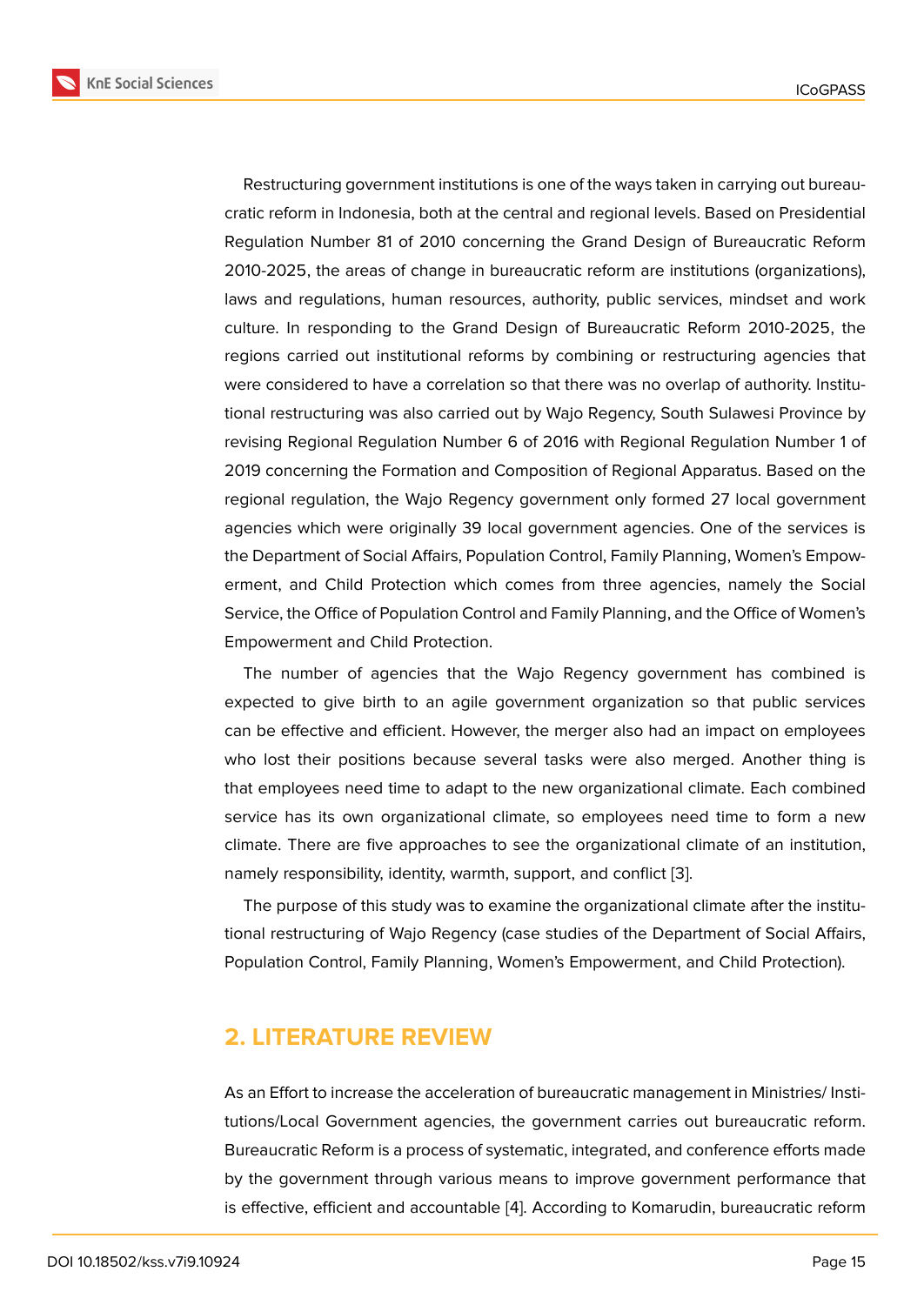is a structured, integrated and comprehensive effort to realize a good governance system, which consists of good public governance and good corporate governance. As a manifestation of the government's seriousness in realizing bureaucratic reform, the government has set a policy on the Grand Design of Bureaucratic Reform 2010- 2025. In the 2010-2025 RB Grand Design agenda, it contains policies and directions for implementing national bureaucratic reform in the period 2010 to 2025, which then determines the areas for bureaucratic reform changes as follows:



#### **Figure** 1

In order to enforce a government organization to be in line with the Bureaucratic Reform agenda and to meet the expectations/demands of the community in line with the changing role of government institutions as public servants, an arrangement/change in government organizations (institutions) is needed. This arrangement is better known as institutional restructuring. This change is intended to develop structures and processes in achieving effectiveness in the organization [5].

Restructuring is often referred to as delayring or downsizing which is defined as organizational change in aspects of human resources, divisions or work units, and includes institutions or positions within an org[an](#page-9-3)ization.

Organizational restructuring is a process of restructuring (re-designing) the bureaucratic order when there are dynamics in the internal or external environment of the organization, therefore organizations need to adapt these dynamics to develop [6]. This organizational arrangement may be in the form of the formation of a new organization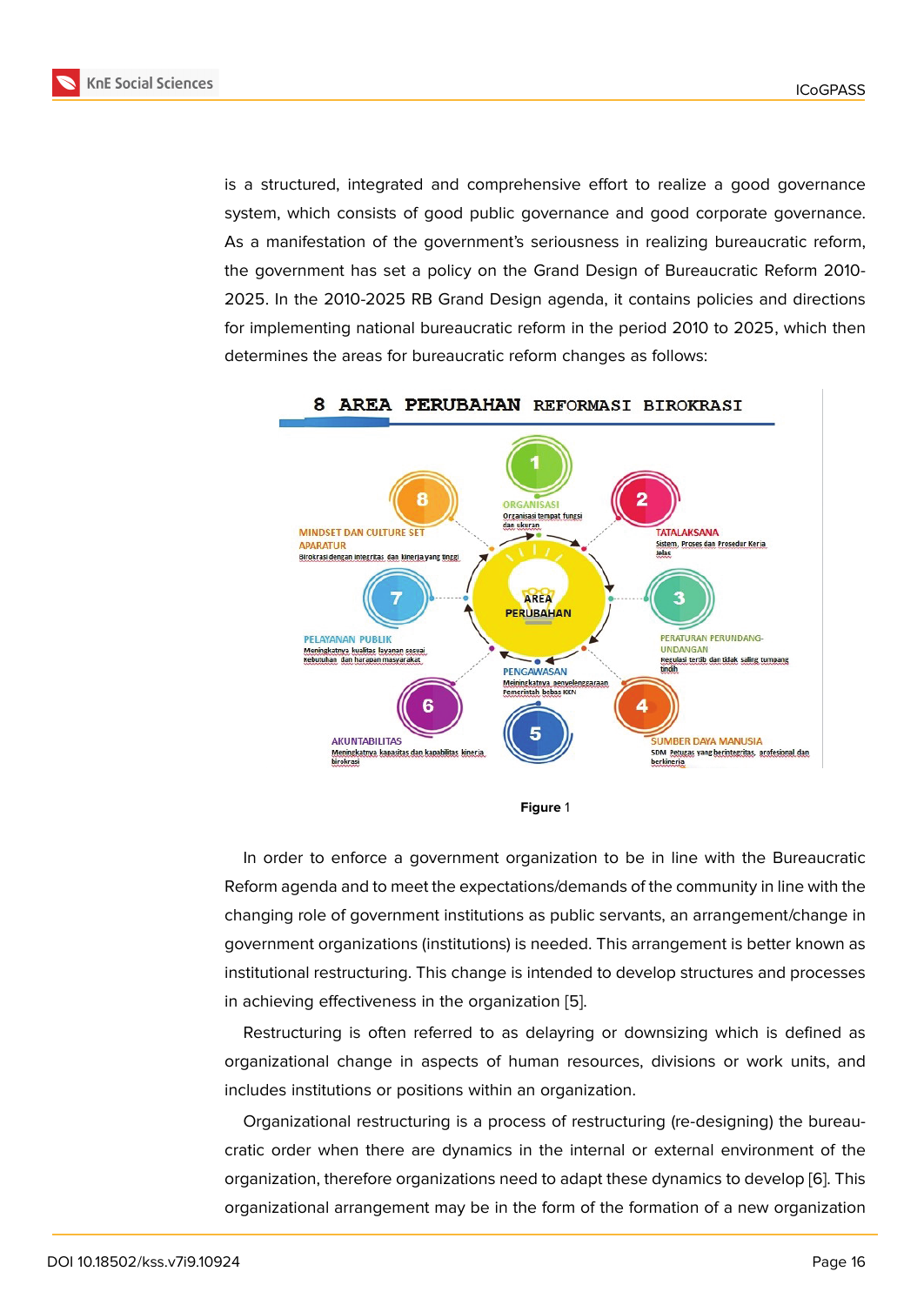or an amalgamation of existing organizations, as well as the elimination of the form of existing units [7]. There are at least two dimensions that influence an organization in carrying out restructuring efforts, namely the core factors forming the organization in the form of the people in it (core elements) and work elements [8].

In the proce[ss](#page-9-5) of change or restructuring within the organization, there are obstacles encountered by the organization, namely conflicts or rejection of people within the organization itself. According to Warrant [9], the factor that in[flu](#page-9-6)ences the conflict is the work uncertainty. Warrent calls it the term staff disunity, which is a condition of incompatibility between staff in one work unit and another. This is then called the organizational climate.

One of the important factors that can determine the life or sustainability of an organization is the organizational climate. Organizational climate is a description of the relationship of organizational members (individuals or groups) with the organization related to what happens in the internal environment of the organization, which affects the behavior, attitudes, and performance of organizational members which determine organizational performance [10]. This organizational climate can create a different atmosphere in an organization, some organizations can show a relaxed atmosphere, seem busy, some are quite human, and some seem cold and stiff.

Organizational climate ca[n a](#page-9-7)lso be seen as the personality of the organization that distinguishes one organization from another which has the views of each member in viewing the organization [11]. Meanwhile, Amundson defines organizational climate as a reflection of the internal conditions of an organization, arguing that climate can only be felt by members of the organization, and can be a means of deviant behavior from members of the organizat[io](#page-9-8)n [12].

There are 5 (five) dimensions of organizational climate according to Wirawan [10] , as follows:

#### 1. Responsibility

Responsibility is a reflection of the leader for himself, if the employee gets a task or job, the employee knows that it is his job responsibility.

#### 2. Identity

Identity is a sense of belonging (sense of belonging) to the organization and is recognized or accepted in the organizational group.

#### 3. Warmth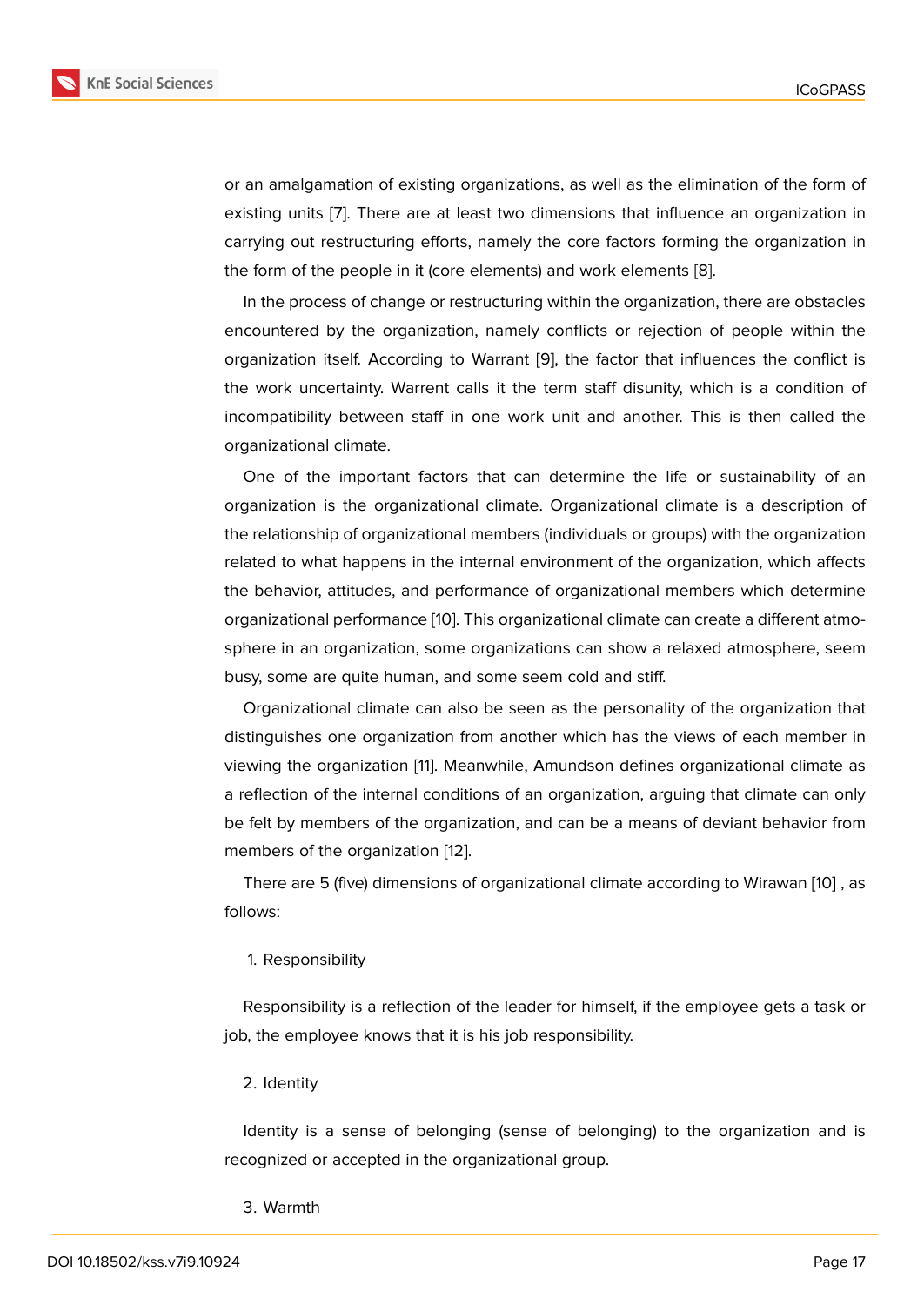Warmth is the feeling of organizational group members towards the work atmosphere in the organization. Usually more inclined to good relations between co-workers, friendly and friendly conditions in informal groups.

4. Support

Support is a feeling of mutual support, helping between leaders and employees, more inclined to support that requires each other, superiors and subordinates.

5. Conflict

Conflict is a condition in which there is a difference of opinion or conflict between the leader and subordinates or vice versa.

# **3. RESEARCH METHODE**

This study uses a descriptive approach with qualitative data analysis. This approach aims to describe or provide an overview of the conditions or situations that occur in the community that is the object of research, so that it can produce a conclusion about these conditions or situations [13]. The conditions described in this study are about the organizational climate after institutional restructuring at the Office of Social Affairs, Population Control, Family Planning, Women's Empowerment, and Child Protection in Wajo Regency.

This research is located at the Department of Social Affairs, Population Control, Family Planning, Women's Empowerment, and Child Protection, Wajo Regency. The basis for selecting this locus is that the institutional restructuring policy of the Wajo Regency government is extreme because it combines 39 local government agenciesinto 27 local government agencies, in fact there are 3 local government agenciescombined into 1 regional apparatus organization, namely the Social Service, Population Control, Family Planning, Women Empowerment, and Child Protection.

The types of data sources in this study are primary data and secondary data. Primary data is data obtained directly from informants, so that the principle of truth and accuracy of data can be trusted. Regarding primary data sources, the researchers directly conducted in-depth interviews with informants to obtain a complete description of the organizational climate after institutional restructuring at the Office of Social Affairs, Population Control, Family Planning, Women's Empowerment, and Child Protection in Wajo Regency. Some of the informants interviewed were the deputy secretary of the service, 1 former head of the division, 3 heads of sections and the Head of Organization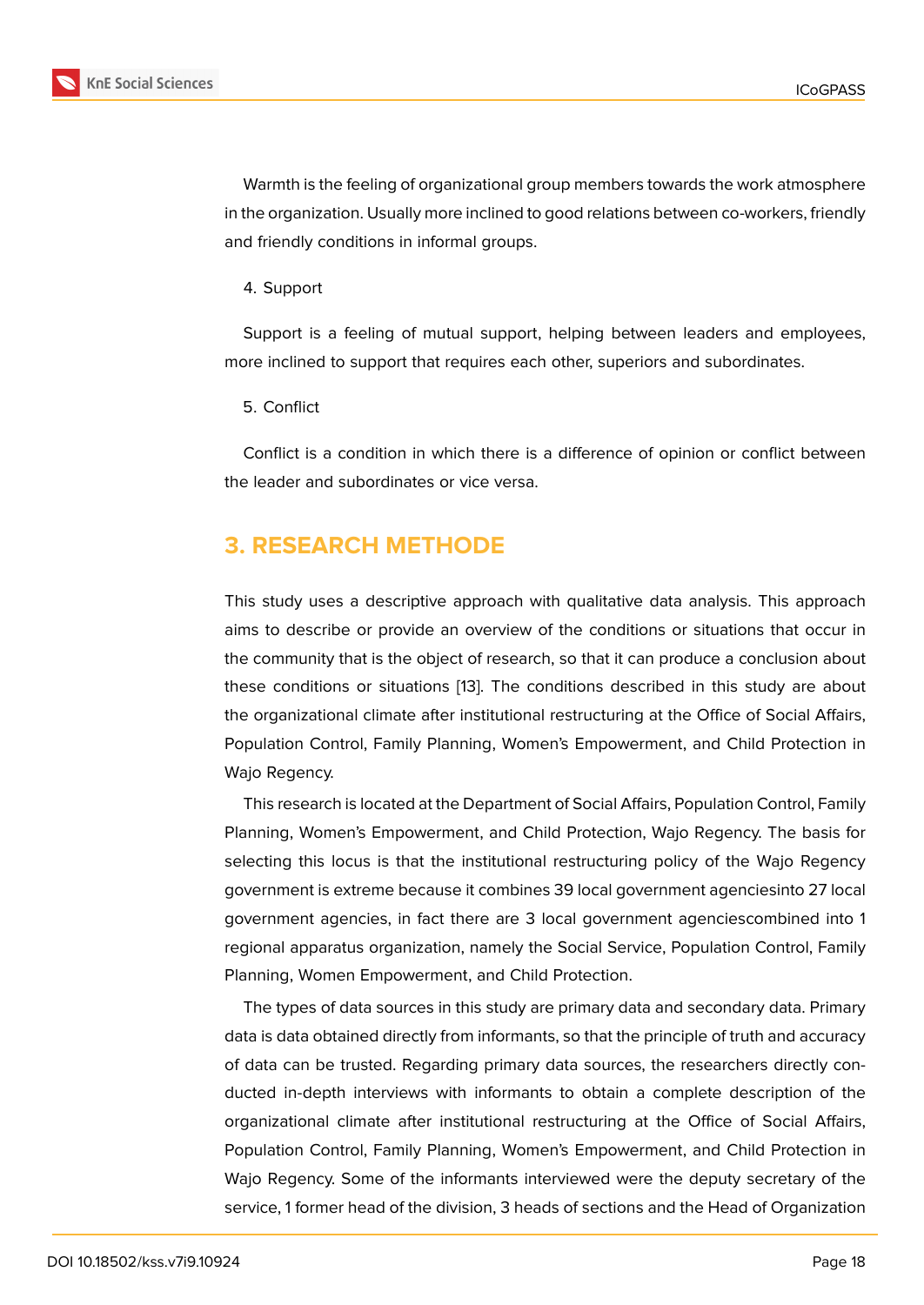

and Administration of Wajo Regency. Secondary data is data sourced from books and relevant regulations and then listed in the bibliography.

The data obtained from the informants were analyzed using the approach proposed by Miles and Huberman, namely first, data reduction with the aim of making it easier to understand the data so as to produce a more detailed illustration. Second, the presentation of data that aims to describe the data obtained which presents the possibility of drawing conclusions. Third, the conclusion is drawn by selecting the essence of the entire series of studies based on the results of interviews and secondary data.

# **4. RESULTS AND DISCUSSION**

In an effort to increase the acceleration of good governance, the government carries out bureaucratic reform in the Ministries/Institutions/Local Governments as a whole. As a manifestation of the government's seriousness in this effort, the government has set a policy on the Grand Design of Bureaucratic Reform 2010-2025 which is regulated in PP No. 81 of 2010. One of the areas of change in the Bureaucratic Reform agenda is changes in the institutional/organizational areas of Ministries/Institutions/Local Governments. .

In order to realize the implementation of the bureaucratic reform agenda, in 2019 Local Government of Wajo Regency carried out institutional changes/restructuring by merging or restructuring agencies that were considered to have a correlation so that there was no overlap of authority. With these changes, this can affect the organizational climate after the institutional restructuring of the restructured offices.

The dimensions of the organizational climate studied after the institutional restructuring of the Office of Social Affairs, Population Control, Family Planning, Women's Empowerment, and Child Protection in Wajo Regency are as follows:

#### **4.1. Responsibility**

The responsibility reflects the employee's feelings to be a leader or leader for himself, and every decision does not require legitimacy from members of the organization or other employees. This means that employees have an awareness of their own work responsibilities without any legitimacy from other members of the organization. High responsibility illustrates that employees feel compelled to solve their own problems or problems.

Based on the research that the researchers has done after the institutional restructuring at the Office of Social Affairs, Population Control, Family Planning, Women's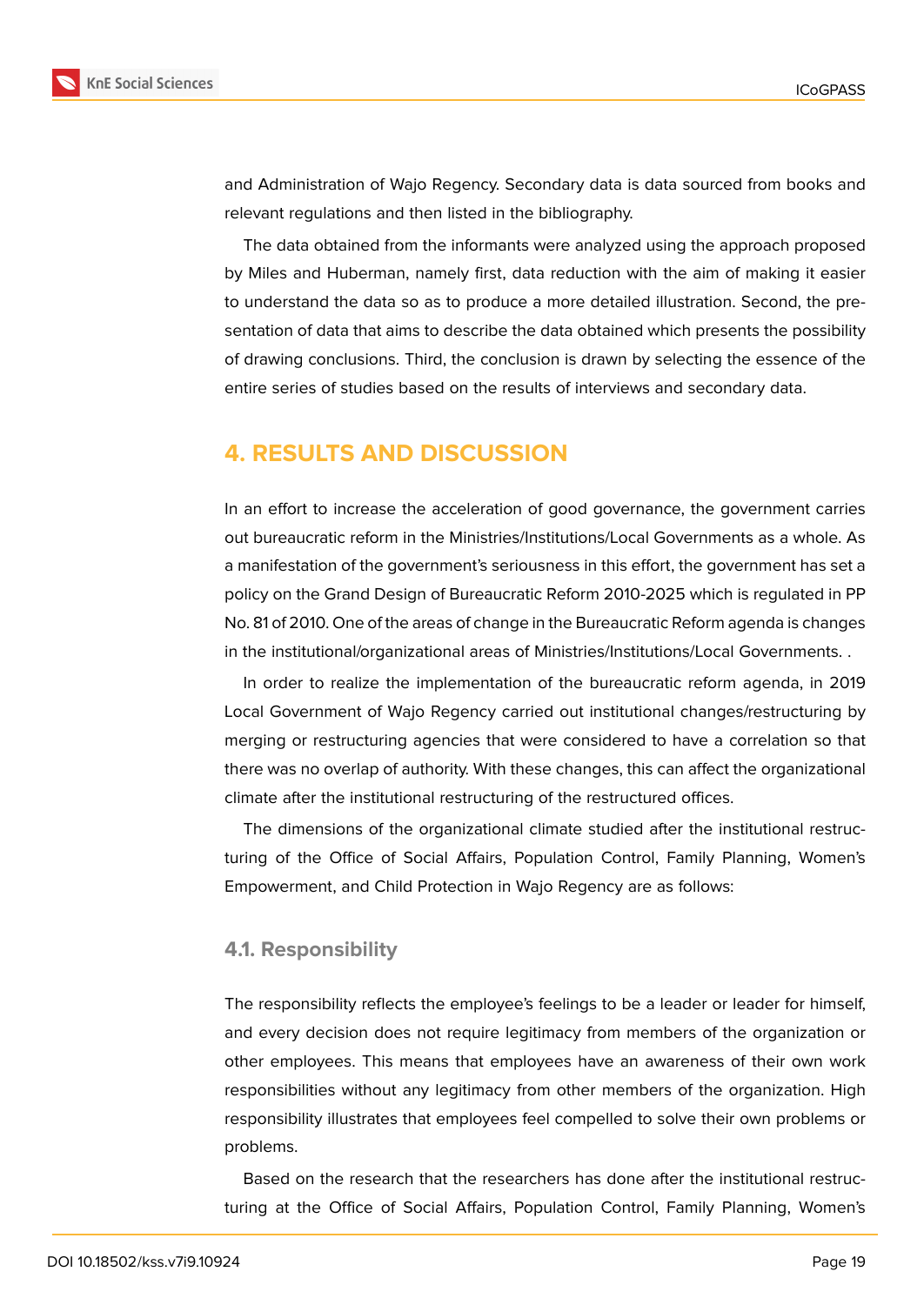**KnE Social Sciences** 



Empowerment, and Child Protection, Wajo Regency, it can be seen that most of the employees do not carry out their job responsibilities according to their main duties and functions. According to the informant, this was suspected by the fusion of 3 OPD which was merged into 1 OPD. Where previously there were 3 offices which were combined into 1 service. This has an impact on the number of positions lost. For example, before restructuring there were 3 heads of offices and 3 office secretaries, after restructuring there were 1 head of service and 1 secretary of service. Likewise, the positions below him such as the head of the midwife and the head of the section were reduced in number. This condition makes employees who have lost their positions or non-jobs reluctant to fulfill their responsibilities and result in employees being lazy to enter the office.

In addition, the low responsibility of employees can also be explained by the existence of several programs that were not implemented due to the unclear person in charge of these programs.

### **4.2. Identity**

The restructuring efforts carried out by Wajo Regency in the Office of Social Affairs, Population Control, Family Planning, Women's Empowerment, and Child Protection also had an impact on changes in employee identity. Identity reflects a sense of belonging or a feeling of belonging among members of the organization or in other words, employees see themselves as belonging to the organization and being a member of a work team and being recognized or accepted in the organizational group. After the restructuring, employees from the previous three offices felt that they were not part of a work team. There is a sectoral ego among employees, this is because the building facilities used are former family planning office buildings so that family planning office employees feel more entitled to office facilities. From the results of the interview, the informant admitted that the employees from the three agencies who joined did not mix well with each other and each went their own way so that they felt they were not part of the work team.

### **4.3. Warmth**

The warmth dimension reflects the employee's feelings towards a warm or friendly work atmosphere. Sectoral ego among organizational members not only has implications for employee identity but also has an impact on employee warmth. After the restructuring, the atmosphere of friendship and intimacy that generally prevails in the work group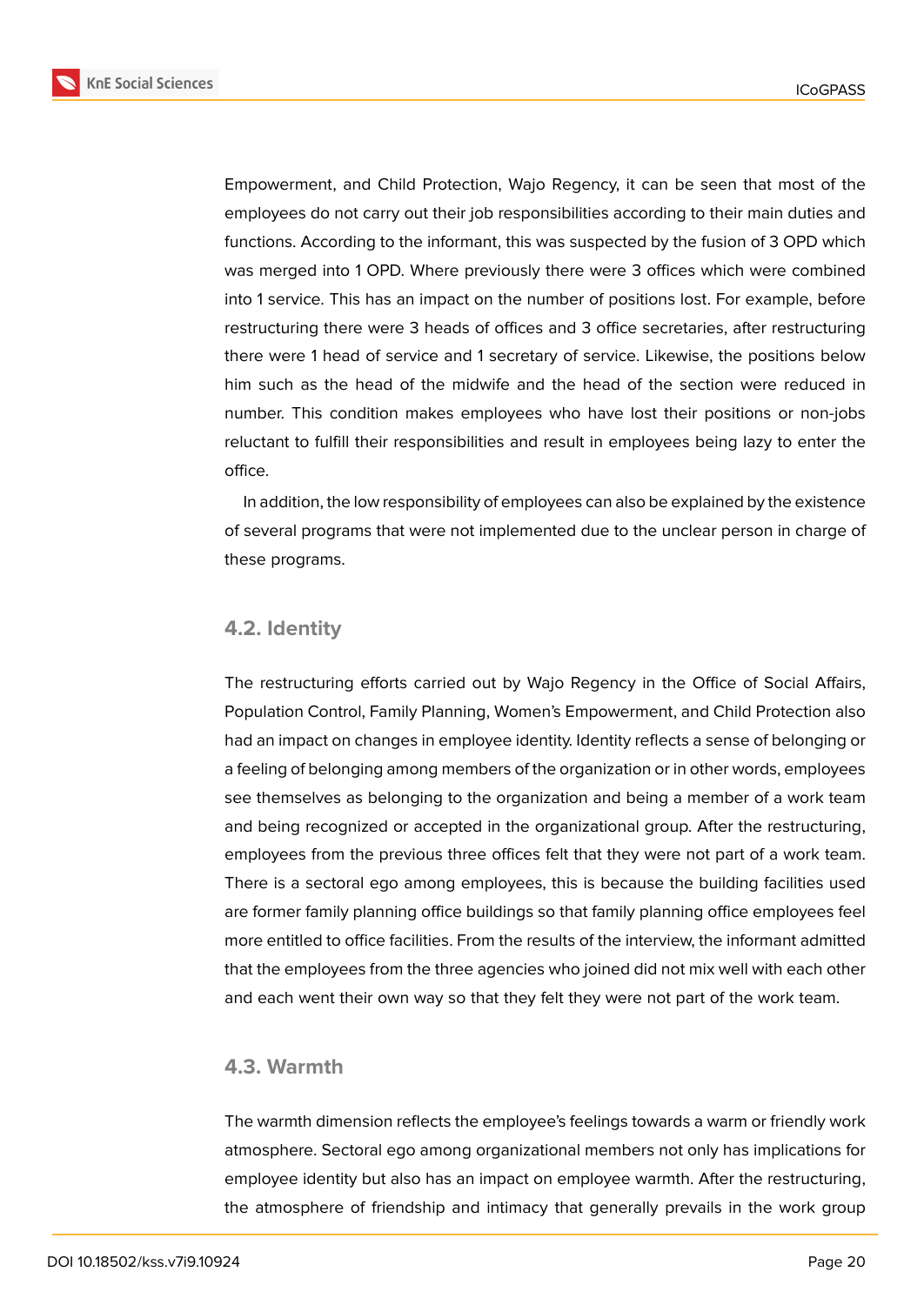**KnE Social Sciences** 



is less pronounced. Based on interviews with informants stated that there is often friction between staff but it does not have implications for the emergence of conflicts between employees. Warmth only occurred in one part from the previous service, but as a whole the agency's institutions did not have warmth. To improve a friendly working atmosphere in the Office of Social Affairs, Population Control, Family Planning, Women's Empowerment and Child Protection, extra work and patience are needed from the leadership of the institution. With the merging of three different services with their respective cultures, it is not an easy thing. Leaders are required to try to create extra activities that involve many people from all employees, so as to create a sense of kinship between them.

### **4.4. Support**

Support is a feeling of mutual trust and support among members of an organization or work group within an organization. High support reflects organizational members feel that they are part of a well-functioning team and feel that they get help from their superiors, if they experience difficulties in carrying out their duties. If support is low, organizational members feel isolated or left alone. After the institutional restructuring, the support of superiors is very important to solve various existing problems. because many problems have arisen after the restructuring, not only between members of the organization but also problems such as problems with facilities and financial support.

After the institutional restructuring, the Wajo Regency government's support for the Department of Social Affairs, Population Control, Family Planning, Women's Empowerment and Child Protection in terms of the budget has decreased significantly. The current budget is not able to finance all programs and activities, especially for operational financing with a large number of employees. The budget shortfall has forced the officials of the Office of Women's Empowerment and Child Protection to become the Office of Social Affairs, Population Control, Family Planning, Women's Empowerment and Child Protection to be more creative in finding insufficient budgets, so that programs and activities continue to run and provide excellent service to the community.

Another problem is office facilities. The restructuring of the three offices into one service is another problem in finding an office, because it has to accommodate 64 civil servants and 54 non civil service employees. The Local Government of Wajo Regency set the Office of Women's Empowerment and Child Protection to become the Office of Social Affairs, Population Control, Family Planning, Women's Empowerment and Child Protection, which used to be the Office of Population Control and Family Planning with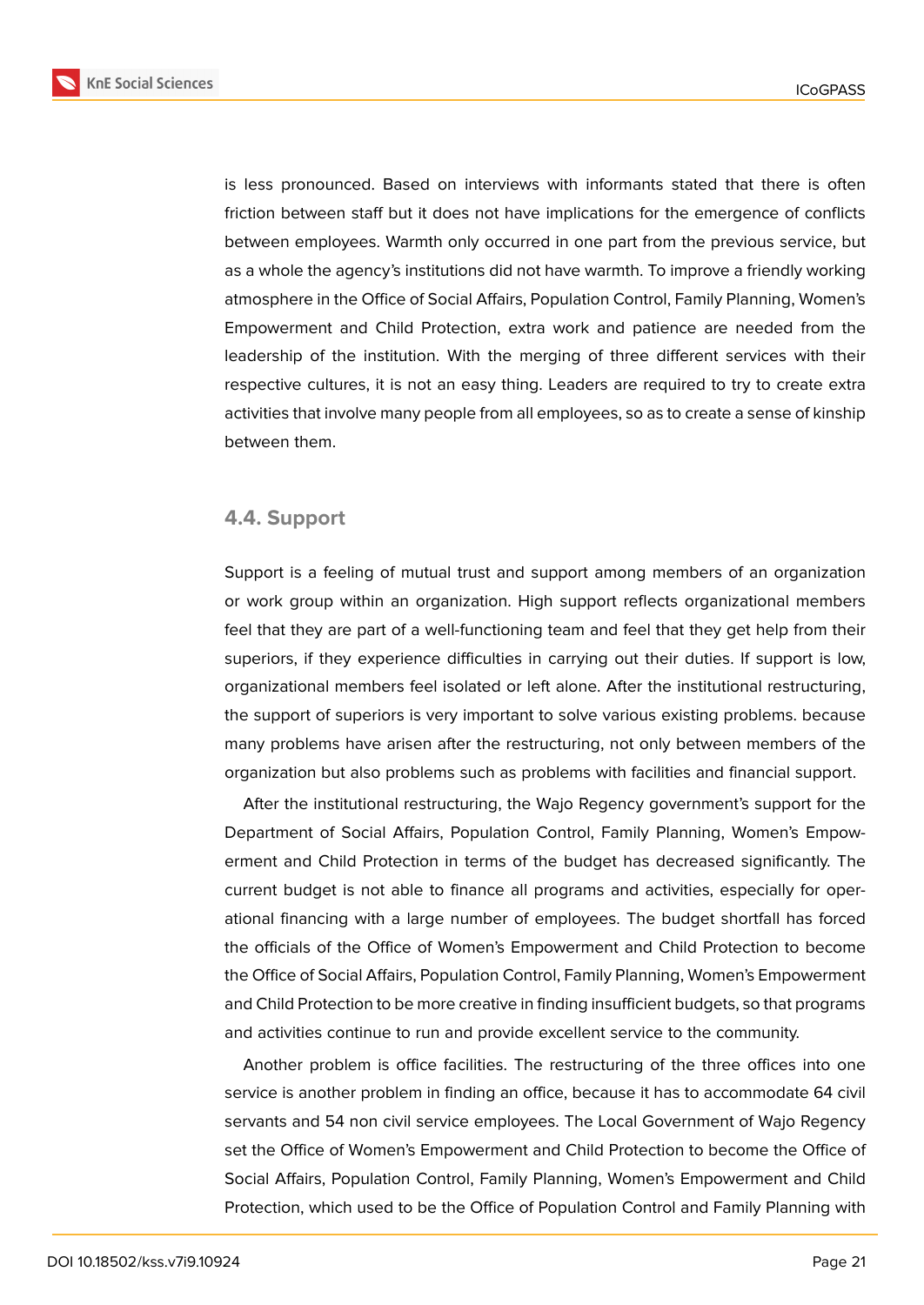



very limited facilities so that the official sent a letter to the Regent and Secretary of the Wajo Regency to be given additional office assistance.

Likewise with the sectoral ego problem between employees, this problem arises because there are employees who feel more entitled to office facilities, and also caused by the number of positions that have been lost so that many employees who used to hold positions are now ordinary staff. Another alternative that is applied by superiors to solve the employee's ego problem is to involve every employee in morning apple activities. This is intended to add warmth among the employees.

# **4.5. Conflict**

Restructuring is the beginning of conflict between members of the organization. This is due to several things, first, each agency that joins has a different character and organizational culture. These differences often cause friction between employees. Second, post-restructuring caused several positions to be lost or non-jobs such as echelon II and III positions. The number of lost positions has implications for the number of employees who have lost their positions, causing some employees to be disappointed and there are even some employees who want to be transferred to other offices and some employees also do not want to be placed in the former section. For example, the former secretary of the Office of Women's Empowerment and Child Protection chose to stay in the Office of Social Affairs, Population Control, Family Planning, Women's Empowerment and Child Protection but preferred to become a staff member. Several former officials also claim that they are worthy of the position and even show their disappointment by being lazy to come to work in the office.

# **5. CONCLUSIONS AND SUGGESTIONS**

#### **5.1. Conclusions**

From the results of the study, it can be concluded that the organizational climate after institutional restructuring in the Office of Social Affairs, Population Control, Family Planning, Women's Empowerment, and Child Protection in Wajo Regency has decreased. This can be seen from the results of the analysis on the dimensions of organizational climate.